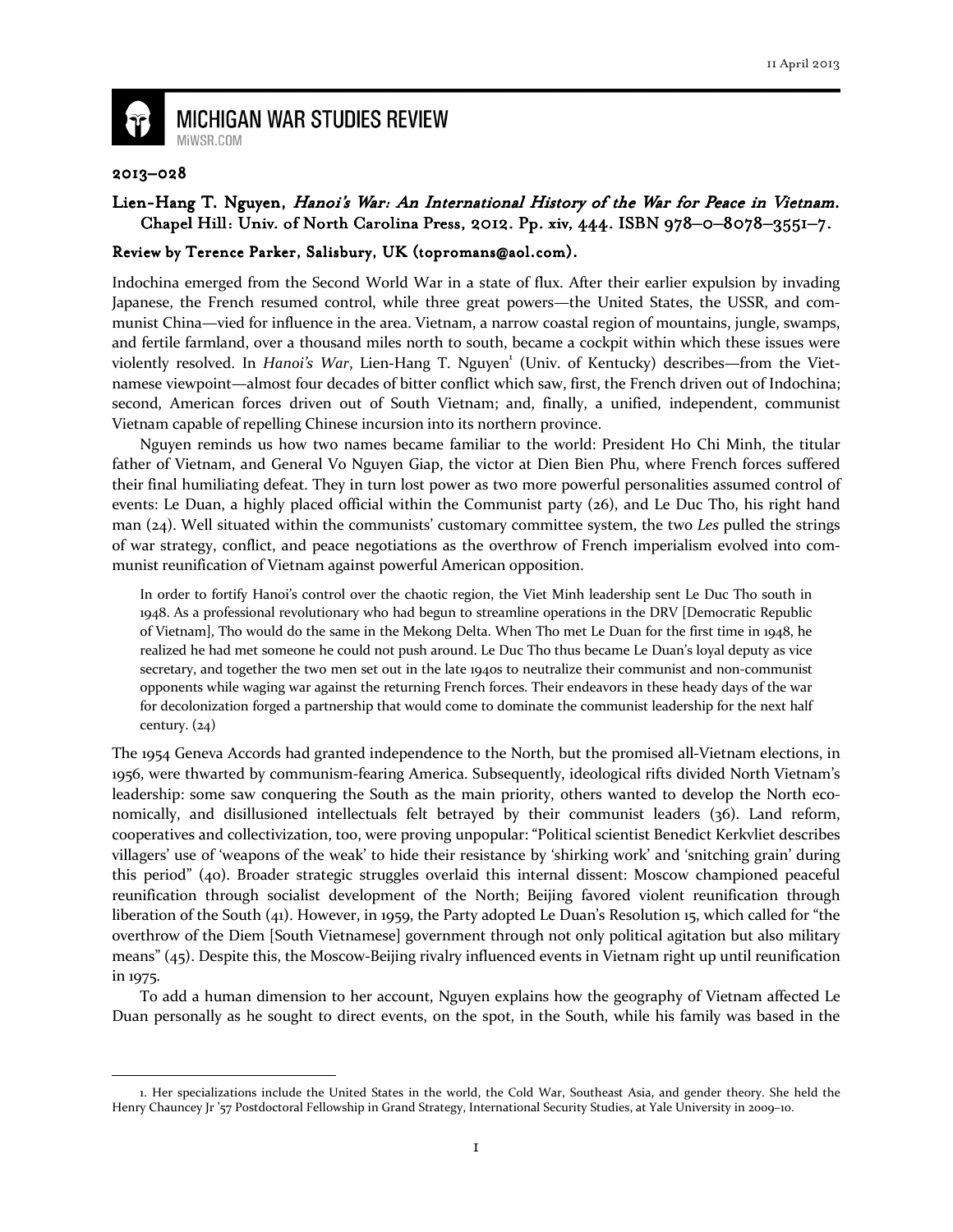militarily isolated North. To improve his situation, Le Duan acquired a second, very capable wife in the South; but she, too, suffered separation as Le Duan's career progressed.

While Le Duan constructed his formidable empire in the early days of the new decade, Nga, his second wife and "true love," could not join in on the celebrations surrounding her husband's promotion at the Third Party Congress. Instead, she was in another key Asian capital in the Cold War. Along with her three children—she had given birth shortly after she arrived in China—Nga pursued her studies in Beijing, where she was far from the judgmental eyes of Hanoi society. Her routine was rigorous. She awoke in the early morning hours, fed and dressed her elder children, roused the baby awake, and sent them off before going to the university. When she returned home in the early evening, she cooked dinner, bathed her children, and made sure they were snug in bed at a decent hour. She then studied Chinese until her eyelids grew heavy. (56)

Exhaustion soon curtailed such devotion. The children were sent to Hanoi, as Nga pined for her home in the Mekong Delta, but she was eventually reunited with Le Duan in Beijing, where she met Chairman Mao (57).

 The political and military objectives of Resolution 15 led inevitably to spasmodic progress as each, in turn, took precedence over the other: battlefield failures favored the politicians, political failures the generals. As the long war progressed, the United States, too, matched its response—either military force or political negotiation—to each new development. November 1963, a critical month, opened with the assassination of South Vietnamese President Ngo Dinh Diem and his brother; three weeks later, President John Kennedy was shot in Dallas. By then, America's role had evolved from "an advisory one to a 'limited partnership'" (59), but in August 1964, in response to the Gulf of Tonkin incident,<sup>2</sup> President Lyndon Johnson escalated the conflict with retaliatory bombing of North Vietnam. "In the aftermath of the 1964 elections and into the beginning of 1965, the American president, a tough Texan with a grand domestic vision, increasingly committed himself to a foreign war, despite public apathy and allied resistance, since he saw his nation's—and his own—credibility on the line in South East Asia" (74).

 All this took place as Moscow and Beijing competed for influence. Each was aiding North Vietnam, while decrying the other's participation. Each was suffering problems in its own backyard: Soviet satellite states were demanding democracy and the Cultural Revolution was rocking China. "In addition to criticizing the Chinese, the Soviets also utilized their growing influence to urge the North Vietnamese toward a negotiated settlement. The response from the Chinese was unequivocal. Mao and the CCP [Chinese Communist Party] tried to foil the Soviet 'peace talk plot' at every turn and tried to enlist fraternal parties to denounce Soviet machinations"  $(8<sub>1</sub>)$ .

 On the ground, Le Duan was forcefully pursuing a General Offensive and General Uprising policy aimed at inflaming the South into rebellion and simultaneously defeating its army. Several major political and military initiatives produced very heavy casualties but only rare successes, most notably the 1968 Tet offensive. "The coordinated military attacks on all of the major cities and towns of South Vietnam during the first wave of the offensive failed to deliver a definitive military victory over ARVN [Army of the Republic of Vietnam] forces or to incite a general political uprising of the masses. Instead, they brought about a public shift in U.S. war policy that resulted in the initiation of peace negotiations" (149).

 "Le Duc Tho met Henry Kissinger for the first time on a cold winter's day in a working class suburb of Paris" (153). Having already dealt with other American negotiators, including W. Averell Harriman and Henry Cabot Lodge, Tho quickly recognized Kissinger's unique ability, but persevered with his own approach to negotiation. Impervious to his opponent's skill in argument, he believed success depended on a single factor: his own patience (153). Decades later, at a Washington conference, "Kissinger, who outlived Tho, walked up to the Vietnamese dignitaries from Hanoi and said, 'It's Le Duc Tho's fault that I look this old. He aged me quite a bit during our negotiations'" (154).

 The peace talks extended into the Nixon administration. By then, the conflict had spilled into neighboring Laos and Cambodia.

 $\overline{\phantom{0}}$ 

<sup>2.</sup> On 2 August 1964, North Vietnamese patrol boats attacked the USS Maddox in the Gulf of Tonkin, believing the destroyer was participating in a South Vietnamese raid on the North.